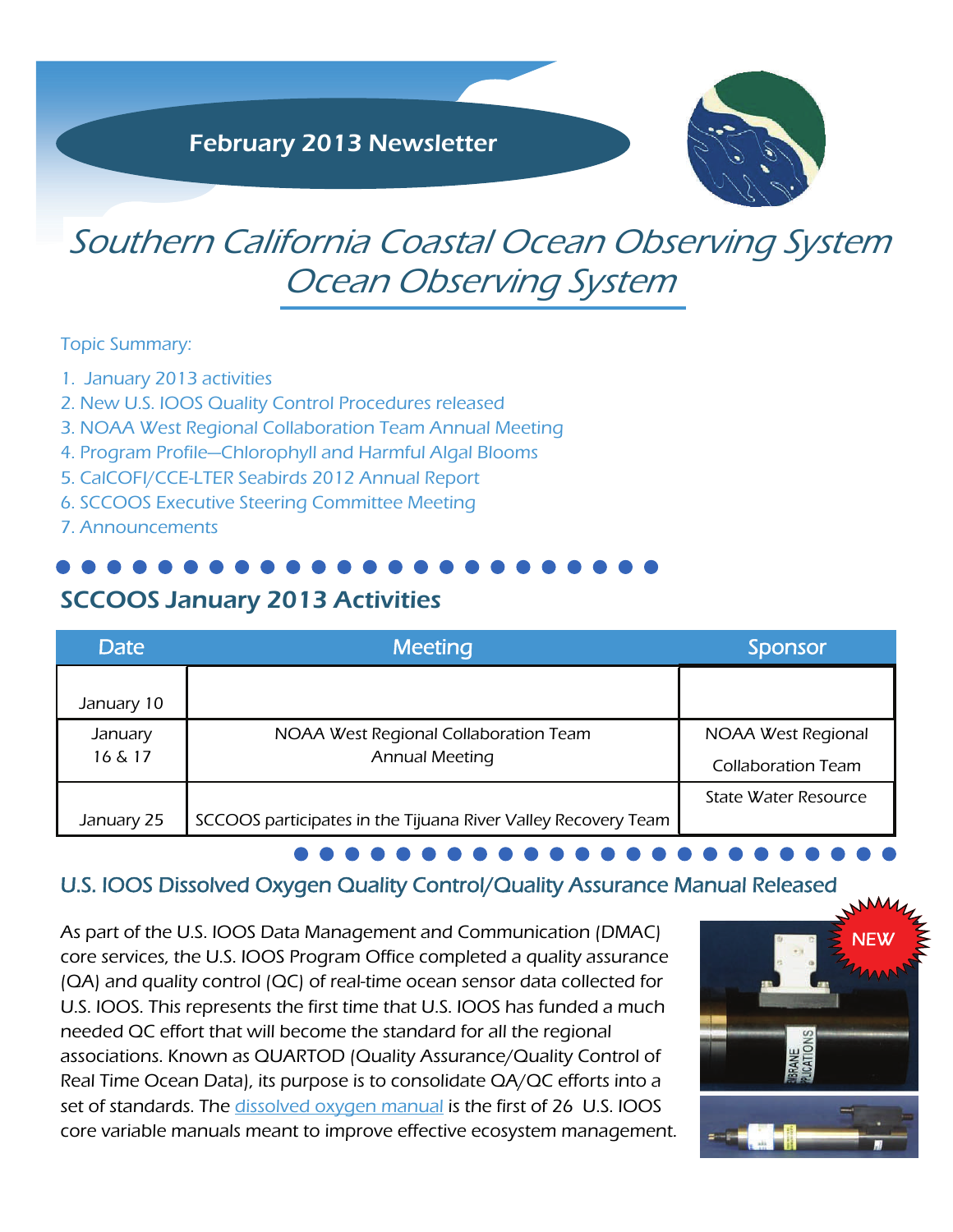#### February 2013 Southern California Coastal Ocean Observing System

## SCCOOS Participates NOAA West Regional Collaboration Team Annual Meeting

On January 16 & 17, 2013, SCCOOS participated in the NOAA West Regional Collaboration Team Annual Meeting at the NOAA Southwest Fisheries Science Center (SWFSC) in La Jolla, California. On the first day, a panel was represented by Julie Thomas and Chris Cohen (SCCOOS), Kathleen Ritzman (Scripps Institution of Oceanography), Steve Brandt (Oregon Sea Grant), Linda Dugay (USC Sea Grant), and Jim Eckman (California Sea Grant). Each panel member provided perspectives on what it takes to effectively engage and sustain agency/program partnerships. A tour to the Tijuana River National Estuarine Research Reserve (TRNERR) occurred on the second day. Lisa Hazard from SCCOOS talked about the technology and applications of surface current mapping when the group visited the SCCOOS High Frequency Radar station located at Boarder Field State Park.

We would like to thank John Stein, Michelle Stokes, Timi Vann and the [NOAA West](http://www.regions.noaa.gov/western/?page_id=13) team for including SCCOOS in this meeting. SCCOOS participants gained valuable insight into the depth and breadth of NOAA West activities.



**Top: Jeff Crooks** explains TRNERR to group

Middle: Chris Peregrin briefs the group about the days activities

**Bottom: Lisa** Hazard speaks about high frequency radar





Akashiwo sanguinea No toxin reported; fish kills possibly due to O2 depletion and bird kills due to production of surfactants. Photo courtesy of Fernando Mazzillo

# Program Profile - Chlorophyll and Harmful Algal Blooms (HABs)

Monitoring for **HABs** occur at 8 piers along the California coastline:

Santa Cruz Wharf  $\leftrightarrow$  Monterey Wharf  $\leftrightarrow$  Cal Poly Pier Goleta Pier  $\leftrightarrow$  Stearns Wharf  $\leftrightarrow$  Santa Monica Pier Newport Pier  $\leftrightarrow$  Scripps Pier

Water Samples and net tows are collected at each location twice a week in the morning using a bucket to capture the surface water in order to determine chlorophyll concentration, water temperature, salinity, and nutrient concentrations. Water samples are collected with a bucket just below the water surface. Net tows are vertical tows with a 20 Åy meshed net between 3 m and the surface.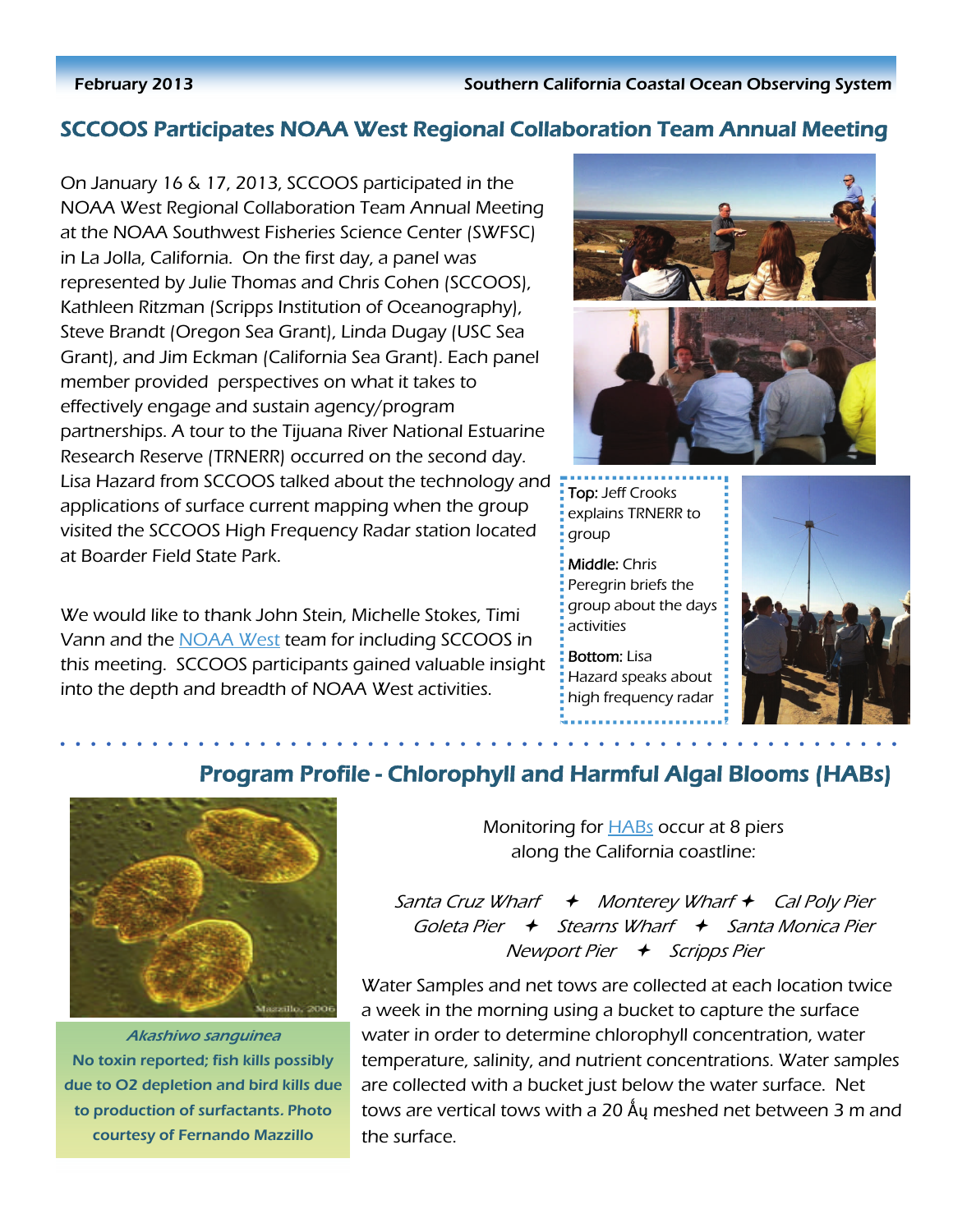#### February 2013 Southern California Coastal Ocean Observing System

# CalCOFI/CCE-LTER Seabirds 2012 Annual Report Sydeman/Goericke

Seabird studies are a part of the California Cooperative Oceanic Fisheries Investigation [\(CalCOFI\)](http://calcofi.org/), California Current Ecosystem - Long-term Ecological Research ([CCE-LTER](http://cce.lternet.edu/)), and Southern California Coastal Ocean Observing System ([SCCOOS\)](http://sccoos.org/) programs.

The Seabird data are valuable because:

- 1. Information on seabird distribution and abundance provides an upper trophic level perspective which complements the lower trophic level plankton and hydrographic data collected by others
- 2. Estimates of seabird abundance, diversity and distribution contribute to understanding the spatial ecology of the Southern California Bight, a region characterized by substantial habitat heterogeneity and major oceanographic and biogeographic boundaries associated with Point Conception
- 3. By extending our existing records (now 26 years and building; 1987-present) and coupling this information with long-term hydrographic and plankton data, seabird data contributes to understanding the effects of natural climate variability and anthropogenic effects on the southern sector of the California Current ecosystem.

### Appendix 1. Overall seabird distribution maps by season for 2012 and 2011.



Figure 5. Spatial distribution of all seabird species, winter 2012.





### Sooty Shearwater Migration





Seabirds on the CalCOFI/ CCE-LTER Surveys, 2012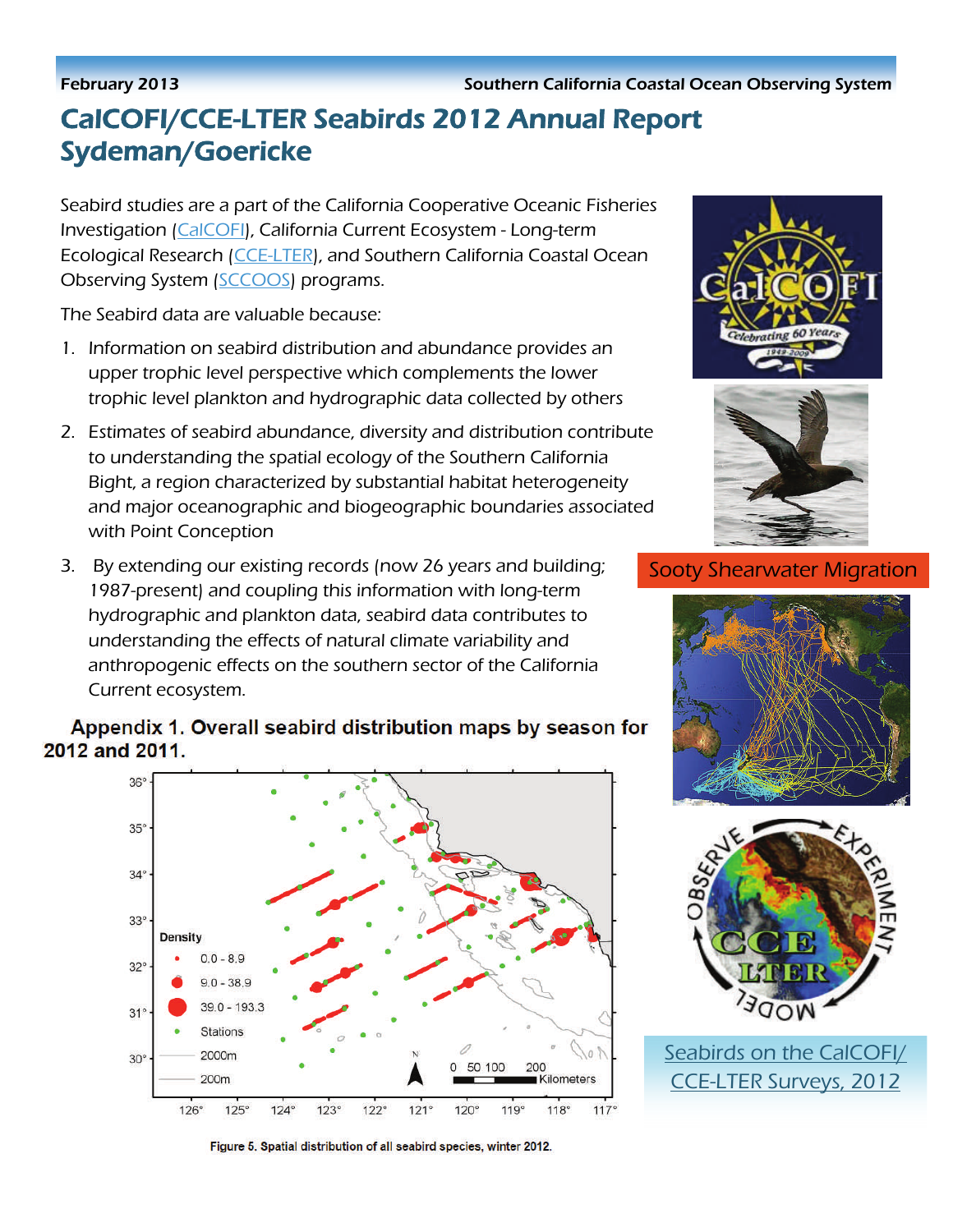# SCCOOS holds their Executive Steering Committee meeting at the University of Southern California

On January 10 , 2013 SCCOOS had their Executive Steering Committee (ESC) meeting at the Allan Hancock Foundation Building on the University of Southern California campus. Special thanks to Roberta Marinelli, (Director of USC Wrigley Institute of Environmental Studies), and Dave Caron (SCCOOS Harmful Algal Bloom monitoring program principle investigator) for helping coordinate the location. The ESC was lead by Dan Rudnick (Executive Steering Committee Chair). The meeting was comprised of the SCCOOS principle investigators.



Key issues were addressed regarding observation objectives, goals , and challenges.

- Dave Caron (USC) and John McGowan (UCSD) spoke about [harmful algal blooms](http://www.sccoos.org/data/habs/index.php).
- **→** Bill Sydeman (Farallon Institute) presented his work on [marine bird](http://www.sccoos.org/news.html#08Jan2013) surveys during his CalCOFI cruise in 2012.
- **+** Ralf Goericke (UCSD) reported on the importance of SCCOOS [nearshore CalCOFI stations](http://sccoos.ucsd.edu/data/cast/calcofi/).
- **→** Yi Chao (UCLA) explained in detail his **ROMS** (regional ocean modeling system) forecast model.
- $\triangleq$  Dan Rudnick (UCSD) spoke about [glider](http://www.sccoos.org/data/spray/?r=0) operations in Southern California as well as the progression of a [national glider network](http://www.ioos.gov/glider/strategy/welcome.html).
- Fic Terrill (UCSD) and Libe Washburn (UCSB) updated all about [high frequency radar](http://www.sccoos.org/data/hfrnet/) and [shore stations](http://www.sccoos.org/data/autoshorestations/autoshorestations.php).
- Julie Thomas (SCCOOS) spoke about regional association organization and outreach

There were discussion at length about determining key users/stakeholders, future endeavors, collaboration, and the role of SCCOOS both regionally and nationally.